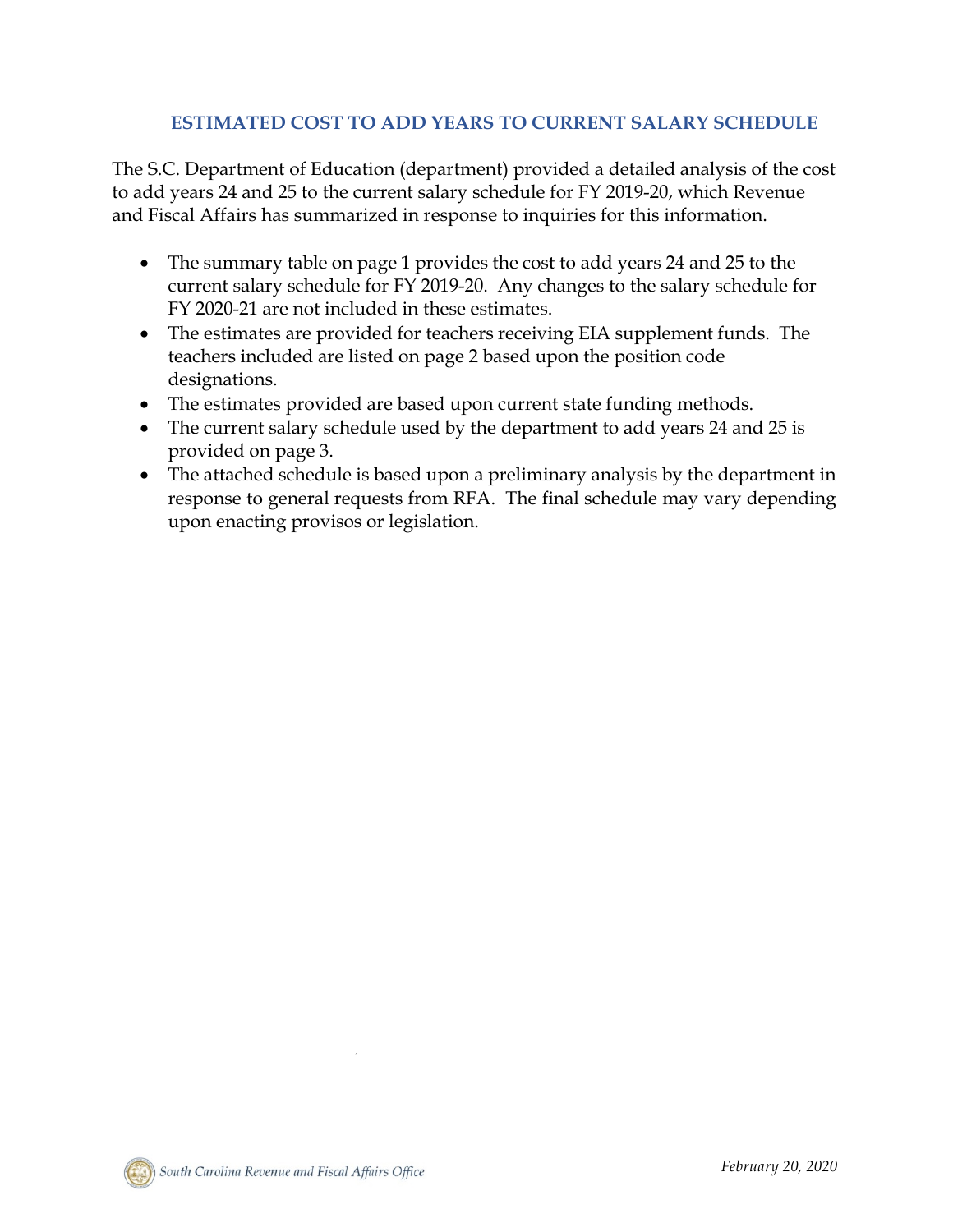## **Teachers with EIA Supplement Funds (SDE Standard)**

| <b>Adding Years to Current Salary Schedule</b> | Salary      | <b>Fringe</b> | Total       |
|------------------------------------------------|-------------|---------------|-------------|
| - Year 24                                      | \$3,528,921 | \$964,862     | \$4,493,783 |
| - Year 25                                      | \$6,241,490 | \$1,706,690   | \$7,948,181 |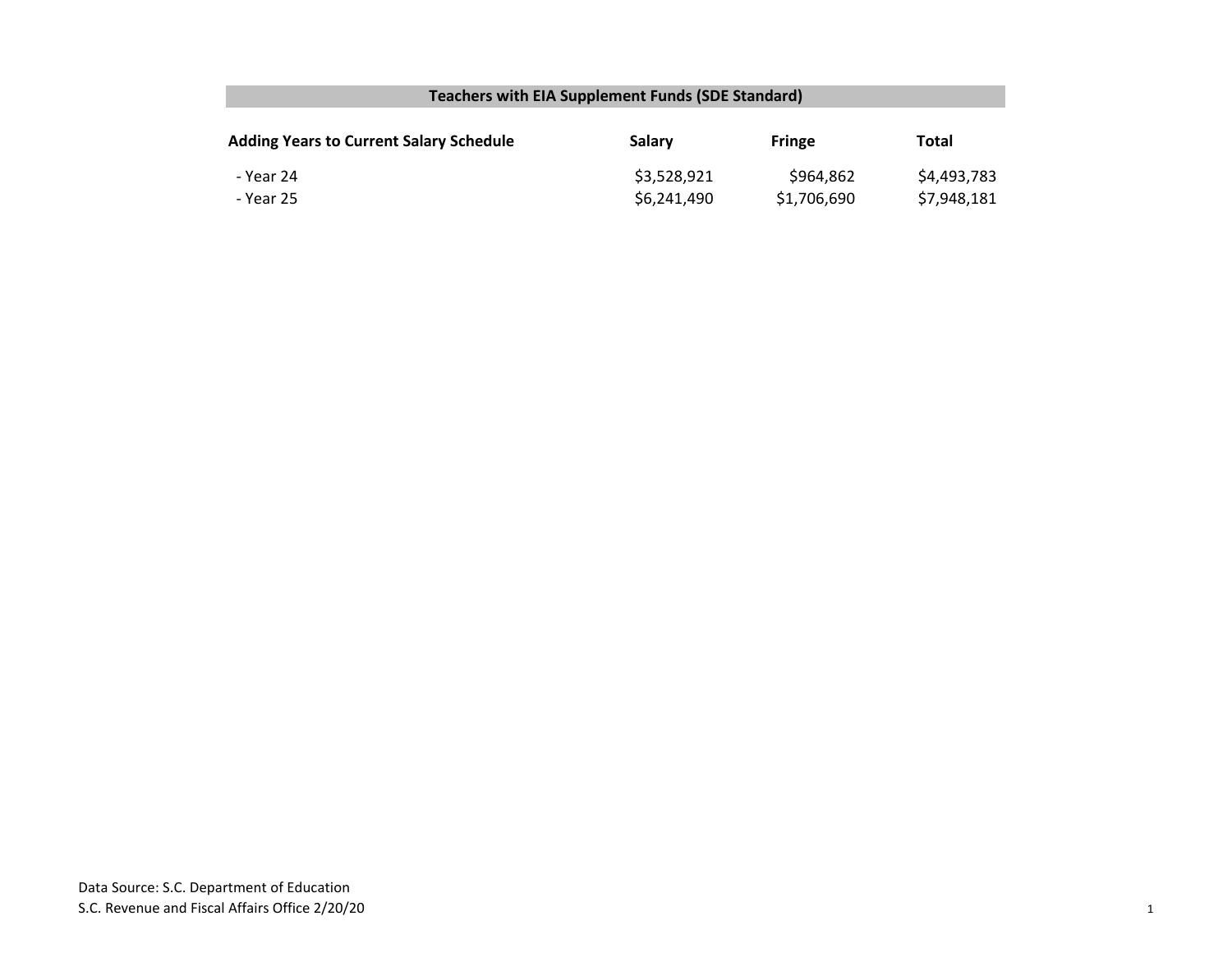## **POSITIONS INCLUDED IN TEACHER SALARY INCREASE ESTIMATES**

| POSITIONS INCLUDED IN EIA SUPPLEMENT FUNDS (SDE STANDARD) |                                      |                            |  |  |  |
|-----------------------------------------------------------|--------------------------------------|----------------------------|--|--|--|
| <b>Position Code</b>                                      | <b>Position</b>                      | <b>Number of Positions</b> |  |  |  |
| 03                                                        | <b>Special Education (Itinerant)</b> | 131.84                     |  |  |  |
| 04                                                        | Prekindergarten (Child Development)  | 934.86                     |  |  |  |
| 05                                                        | Kindergarten                         | 2,365.76                   |  |  |  |
| 06                                                        | Special Education (Self-Contained)   | 2,218.38                   |  |  |  |
| 07                                                        | <b>Special Education (Resource)</b>  | 2,588.66                   |  |  |  |
| 08                                                        | <b>Classroom Teacher</b>             | 39,591.31                  |  |  |  |
| 09                                                        | <b>Retired Teachers</b>              | 430.52                     |  |  |  |
| 10                                                        | Library Media Specialist             | 1,077.74                   |  |  |  |
| 11                                                        | <b>Guidance Counselor</b>            | 2,175.68                   |  |  |  |
| 17                                                        | Speech Therapist                     | 760.35                     |  |  |  |
| 18                                                        | <b>ROTC Instructor</b>               | 201.27                     |  |  |  |
| 36                                                        | <b>School Nurse</b>                  | 1,221.34                   |  |  |  |
| 37                                                        | Occupational/Physical Therapist      | 169.66                     |  |  |  |
| 38                                                        | Orientation/Mobility Instructor      | 6.93                       |  |  |  |
| 39                                                        | Audiologist                          | 7.99                       |  |  |  |
| 40                                                        | Social Worker                        | 154.92                     |  |  |  |
| 85                                                        | Psychologist                         | 380.02                     |  |  |  |
|                                                           | Total                                | 54,417.23                  |  |  |  |

Note:

The FY 2018-19 teacher counts were provided by the S.C. Department of Education on November 8, 2019, and are subject to change.